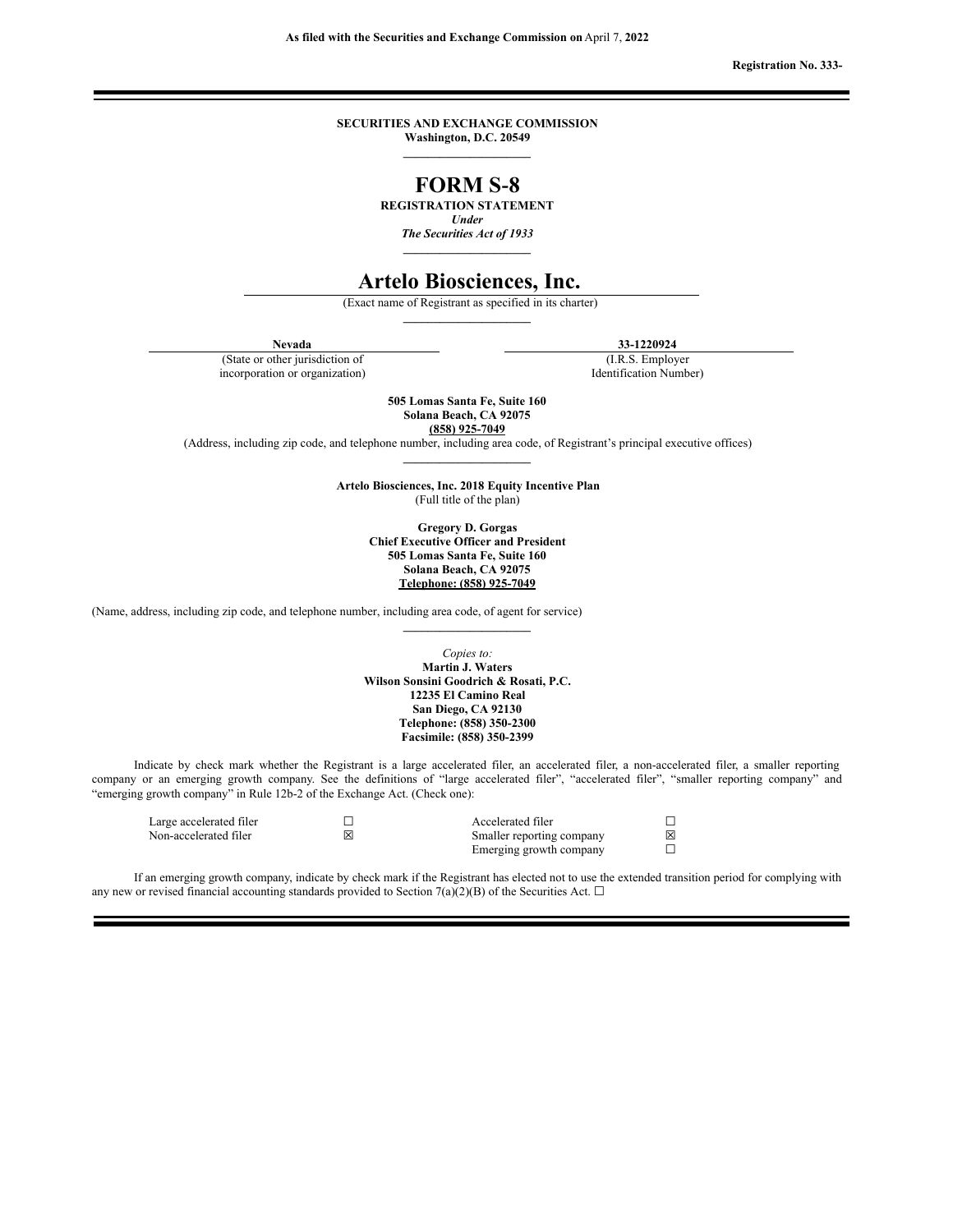#### **PART I**

#### **INFORMATION REQUIRED IN THE PROSPECTUS**

This Registration Statement on Form S-8 (the "Registration Statement") registers 2,115,051 additional shares of the common stock of Artelo Biosciences, Inc. (the "Registrant") that may be issued pursuant to the Registrant's Amended and Restated 2018 Equity Incentive Plan, as amended and restated (the "2018 Plan").

In accordance with General Instruction E to Form S-8, the contents of the previous Registration Statements on Form S-8 filed by the Registrant with the Securities and Exchange Commission (the "Commission") on January 15, 2020 (File No. 333-235916), June 25, 2020 (File No. 333-239434), and December 16, 2020 (File No. 333-251387) (the "Previous Form S-8s") are incorporated by reference into this Registration Statement.

## **PART II**

### **INFORMATION REQUIRED IN REGISTRATION STATEMENT**

#### **Item 3. Incorporation of Documents by Reference.**

Artelo Biosciences, Inc. (the "Registrant" or "Artelo") hereby incorporates by reference into this Registration Statement the following documents previously filed with the Securities and Exchange Commission (the "Commission"):

- Artelo's Annual Report on Form 10-K for the fiscal year ended August 31, 2021 filed on November 29, 2021;
- · Artelo's Annual Report on Form 10-KT for the transition period from September 1, 2021 to December 31, 2021 filed on March 21, 2022;
- Artelo's Current Reports on Form 8-K filed on March 10, 2022 and March 16, 2022; and
- · Artelo's description of its common stock set forth in the registration statement on Form 8-A registering the common stock under Section 12 of the Exchange Act filed on June 21, 2019, including any amendments or reports filed for purposes of updating such description.

All documents filed by the Registrant pursuant to Sections 13(a), 13(c), 14 and 15(d) of the Exchange Act on or after the date of this Registration Statement and prior to the filing of a post-effective amendment to this Registration Statement that indicates that all securities offered have been sold or that deregisters all securities then remaining unsold shall be deemed to be incorporated by reference in this Registration Statement and to be part hereof from the date of filing of such documents; *provided*, *however*, that documents or information deemed to have been furnished and not filed in accordance with the rules of the Commission shall not be deemed incorporated by reference into this Registration Statement. Any statement contained in a document incorporated or deemed to be incorporated by reference herein shall be deemed to be modified or superseded for purposes of this Registration Statement to the extent that a statement contained herein or in any subsequently filed document which also is deemed to be incorporated by reference herein modifies or supersedes such statement. Any such statement so modified or superseded shall not be deemed, except as so modified or superseded, to constitute a part of this Registration Statement.

 $\mathcal{L}$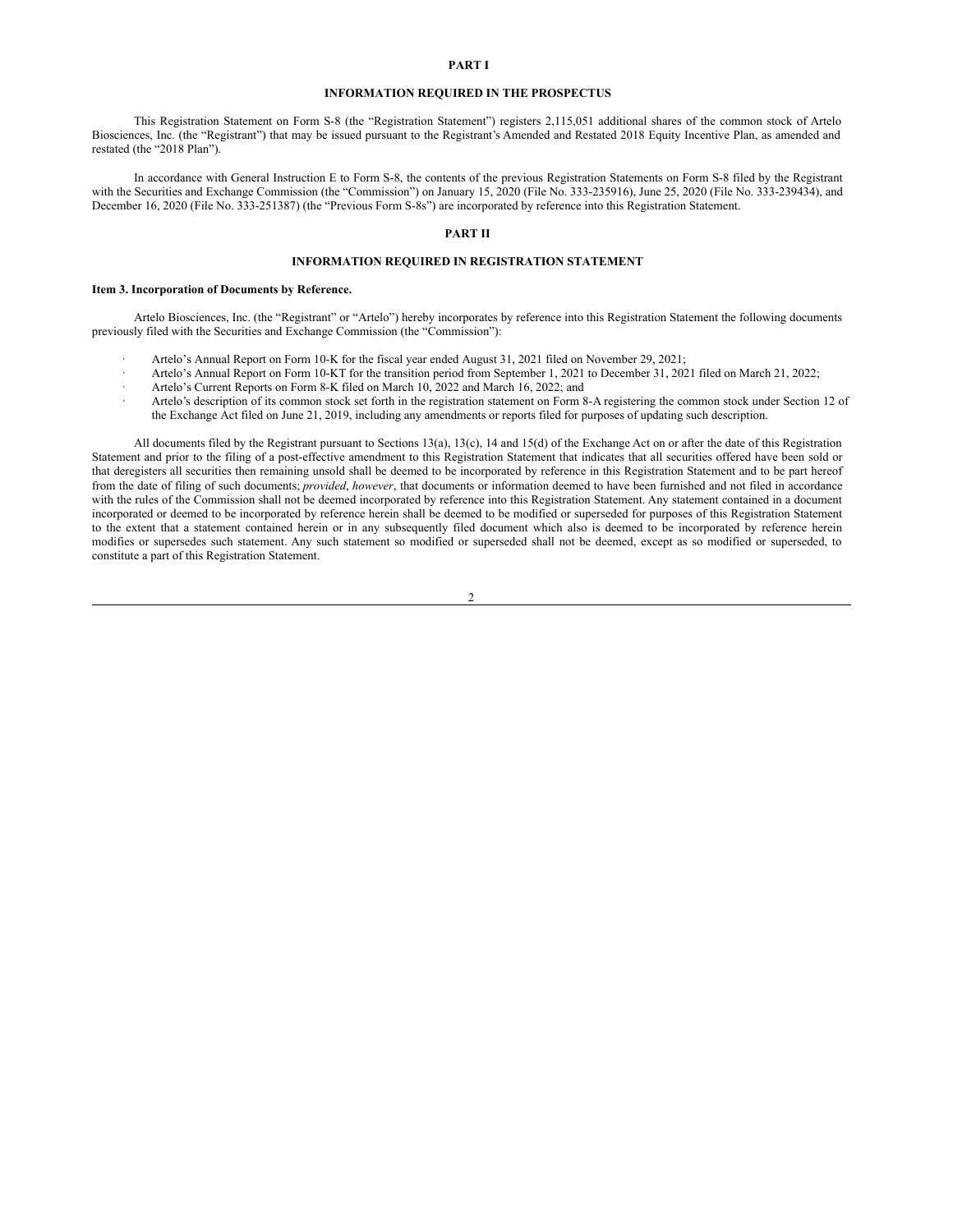# **Item 8. Exhibits.**

**Exhibit**

| <b>Number</b> | <b>Description</b>                                                                                                                       |  |  |  |  |  |  |  |
|---------------|------------------------------------------------------------------------------------------------------------------------------------------|--|--|--|--|--|--|--|
| 4.1           | Specimen Common Stock Certificate of the Registrant (which is incorporated herein by reference to Exhibit 4.1 to the Registrant's        |  |  |  |  |  |  |  |
|               | previous Registration Statement on Form S-8 (Registration No. 333-235916).                                                               |  |  |  |  |  |  |  |
| $5.1*$        | Opinion of Fennemore Craig, P.C.                                                                                                         |  |  |  |  |  |  |  |
| $23.1*$       | Consent of MaloneBailey, LLP, Independent Registered Public Accounting Firm.                                                             |  |  |  |  |  |  |  |
| 23.2          | Consent of Fennemore Craig, P.C. (contained in Exhibit 5.1 hereto).                                                                      |  |  |  |  |  |  |  |
| 24.1          | Power of Attorney (contained on signature page hereto).                                                                                  |  |  |  |  |  |  |  |
| $99.1+$       | Artelo Biosciences, Inc. Amended and Restated 2018 Equity Incentive Plan, as amended and Forms of Award Agreement thereunder             |  |  |  |  |  |  |  |
|               | (which is incorporated herein by reference to Exhibit 99.1 to the Registrant's previous Registration Statement on Form S-8 (Registration |  |  |  |  |  |  |  |
|               | No. 333-251387).                                                                                                                         |  |  |  |  |  |  |  |
| $107*$        | Filing Fee Table                                                                                                                         |  |  |  |  |  |  |  |

+ Indicates management contract or compensatory plan, contract or arrangement.

\* Filed herewith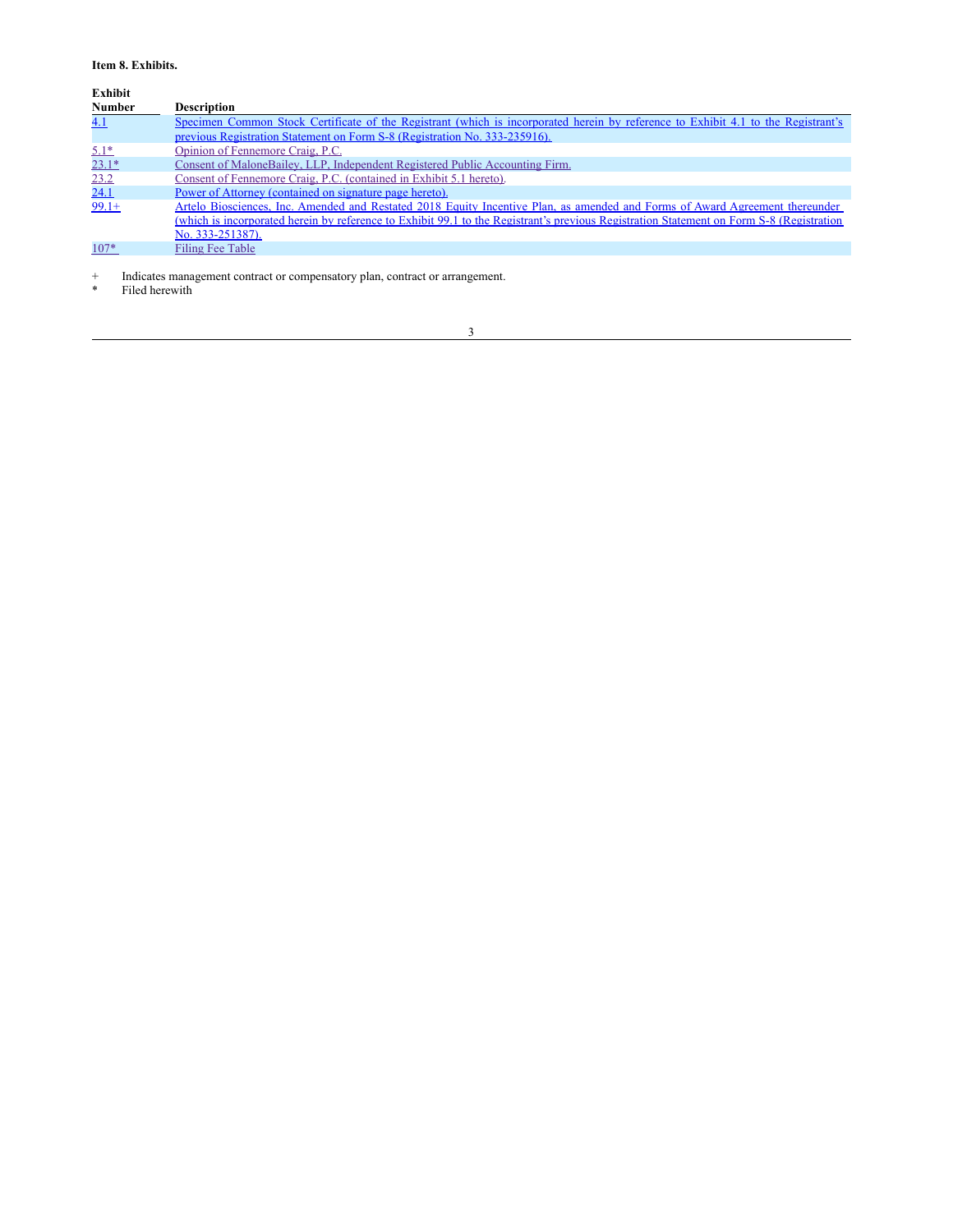#### **SIGNATURES**

Pursuant to the requirements of the Securities Act of 1933, the registrant certifies that it has reasonable grounds to believe that it meets all of the requirements for filing on Form S-8 and has duly caused this registration statement to be signed on its behalf by the undersigned, thereunto duly authorized, in the City of San Diego, State of California, on April 7, 2022.

# **ARTELO BIOSCIENCES, INC.**

By: /s/ Gregory D. Gorgas Name: Gregory D. Gorgas Title: President & Chief Executive Officer

#### <span id="page-3-0"></span>**Power of Attorney**

KNOW ALL PERSONS BY THESE PRESENTS, that each person whose signature appears below hereby constitutes and appoints Gregory D. Gorgas, as his or her true and lawful attorney-in-fact and agent, with full power of substitution and re-substitution, for him or her and in his or her name, place and stead, in any and all capacities, to sign any and all amendments (including post-effective amendments), to this Registration Statement on Form S-8 with all exhibits thereto and all documents in connection therewith, with the Securities and Exchange Commission, granting unto said attorney-in-fact and agent, full power and authority to do and perform each and every act and thing requisite and necessary to be done in connection therewith, as fully for all intents and purposes as he or she might or could do in person, hereby ratifying and confirming all that said attorney-in-fact and agent, or his substitutes, may lawfully do or cause to be done by virtue hereof.

Pursuant to the requirements of the Securities Act of 1933, this registration statement has been signed by the following persons in the capacities and on the dates indicated:

| Name                                         | <b>Title</b>                                                                                                                                      | Date          |  |  |  |
|----------------------------------------------|---------------------------------------------------------------------------------------------------------------------------------------------------|---------------|--|--|--|
| /s/ Gregory D. Gorgas<br>Gregory D. Gorgas   | President, Chief Executive Officer and Director<br>(Principal Executive Officer, Principal Financial<br>Officer and Principal Accounting Officer) | April 7, 2022 |  |  |  |
| /s/ Connie Matsui<br>Connie Matsui           | Director, Chair of the Board                                                                                                                      | April 7, 2022 |  |  |  |
| /s/ Steven Kelly<br>Steven Kelly             | Director                                                                                                                                          | April 7, 2022 |  |  |  |
| /s/ Douglas Blayney<br>Douglas Blayney       | Director                                                                                                                                          | April 7, 2022 |  |  |  |
| /s/ R. Martin Emanuele<br>R. Martin Emanuele | Director                                                                                                                                          | April 7, 2022 |  |  |  |
| /s/ Tamara A. Seymour<br>Tamara A. Seymour   | Director                                                                                                                                          | April 7, 2022 |  |  |  |
| /s/ Gregory R. Reyes<br>Gregory R. Reyes     | Director                                                                                                                                          | April 7, 2022 |  |  |  |

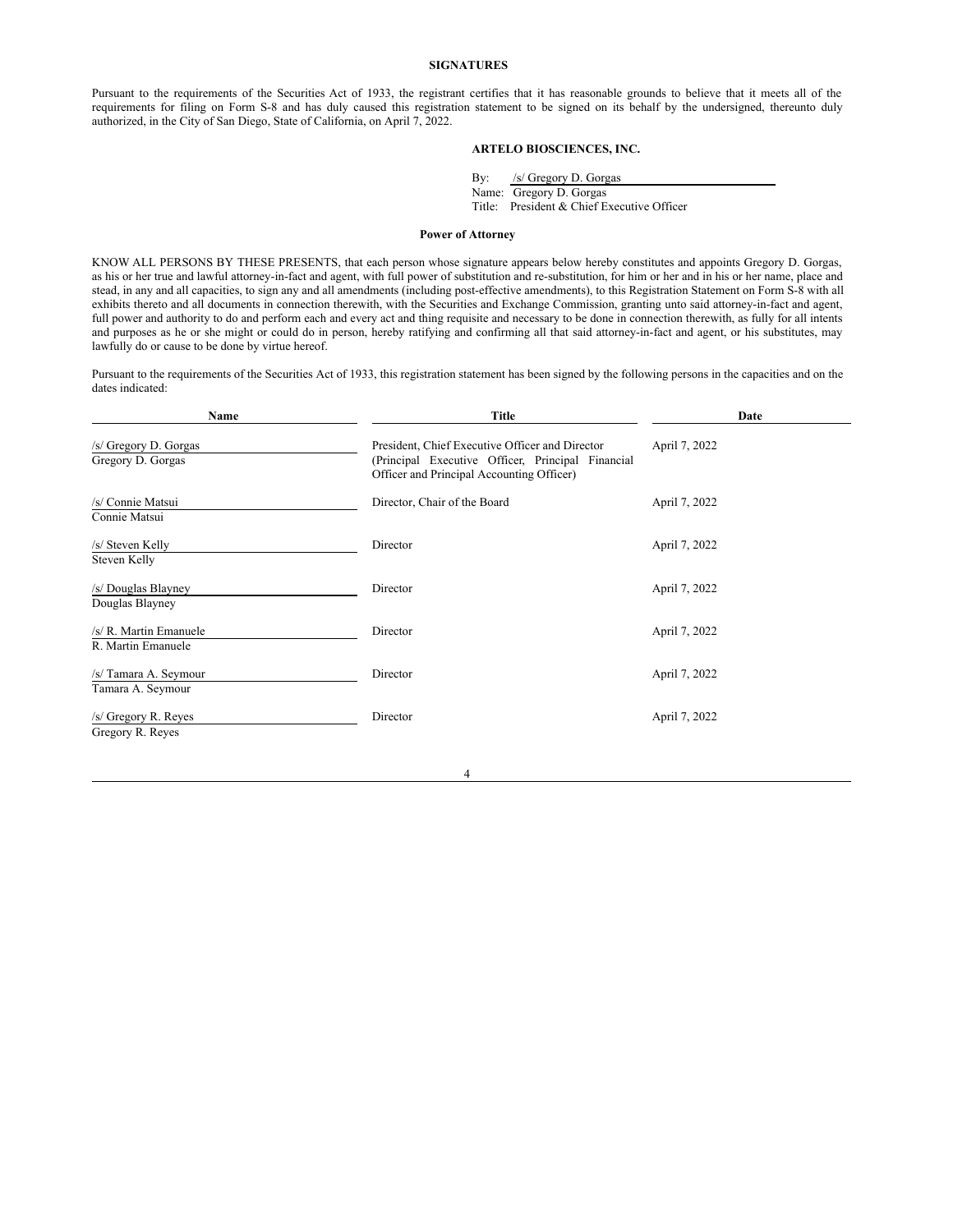# <span id="page-4-0"></span>**FENNEMORE.**

7800 Rancharrah Parkway Reno, NV 89511 PH (775) 788-2200 | FX (775) 786-1177 fennemorelaw.com

April 7, 2022

Artelo Biosciences, Inc. 505 Lomas Santa Fe, Suite 160 Solano Beach, CA 92075

Re: Registration Statement on Form S-8

Ladies and Gentlemen:

You have requested our opinion with respect to certain matters in connection with the registration under the Securities Act of 1933, as amended (the "Act"), by Artelo Biosciences, Inc., a Nevada corporation (the "Company"), by means of a registration statement on Form S-8 (as it may be amended and supplemented, the "Registration Statement"), filed with the Securities and Exchange Commission (the "Commission")**,** of 2,115,051 shares (the "Incentive Shares") of common stock, par value \$0.001 per share of the Company (the "Common Stock"), that will be issued pursuant to the Artelo Biosciences, Inc. 2018 Equity Incentive Plan, as amended (the "Plan").

In connection with this opinion, we have examined and relied upon (i) the Registration Statement, (ii) the Plan and (iii) the Company's Articles of Incorporation and Bylaws, each as amended and currently in effect, and the originals or copies certified to our satisfaction of such other documents, records, certificates, memoranda and other instruments as in our judgment are necessary or appropriate to enable us to render the opinion expressed below. We have examined originals or copies of such other corporate records, certificates of corporate officers and public officials and other agreements and documents as we have deemed necessary or advisable for purposes of this opinion letter. We have relied upon the certificates of all public officials and corporate officers with respect to the accuracy of all factual matters contained therein. With respect to the Incentive Shares, we have assumed that at the time of issuance, the Company has sufficient authorized, but unissued shares available to allow for such issuance.

On the basis of the foregoing, and in reliance thereon, we are of the opinion that when Incentive Shares are issued pursuant to the Plan or pursuant to stock options or other instruments that have been issued pursuant to the Plan, such Incentive Shares will be validly issued, fully paid and nonassessable.

Our opinion is limited to the laws of the State of Nevada. We express no opinion as to the effect of the law of any other jurisdiction. Our opinion is rendered as of the date hereof, and we assume no obligation to advise you of changes in law or fact (or the effect thereof on the opinions expressed herein) that hereafter may come to our attention.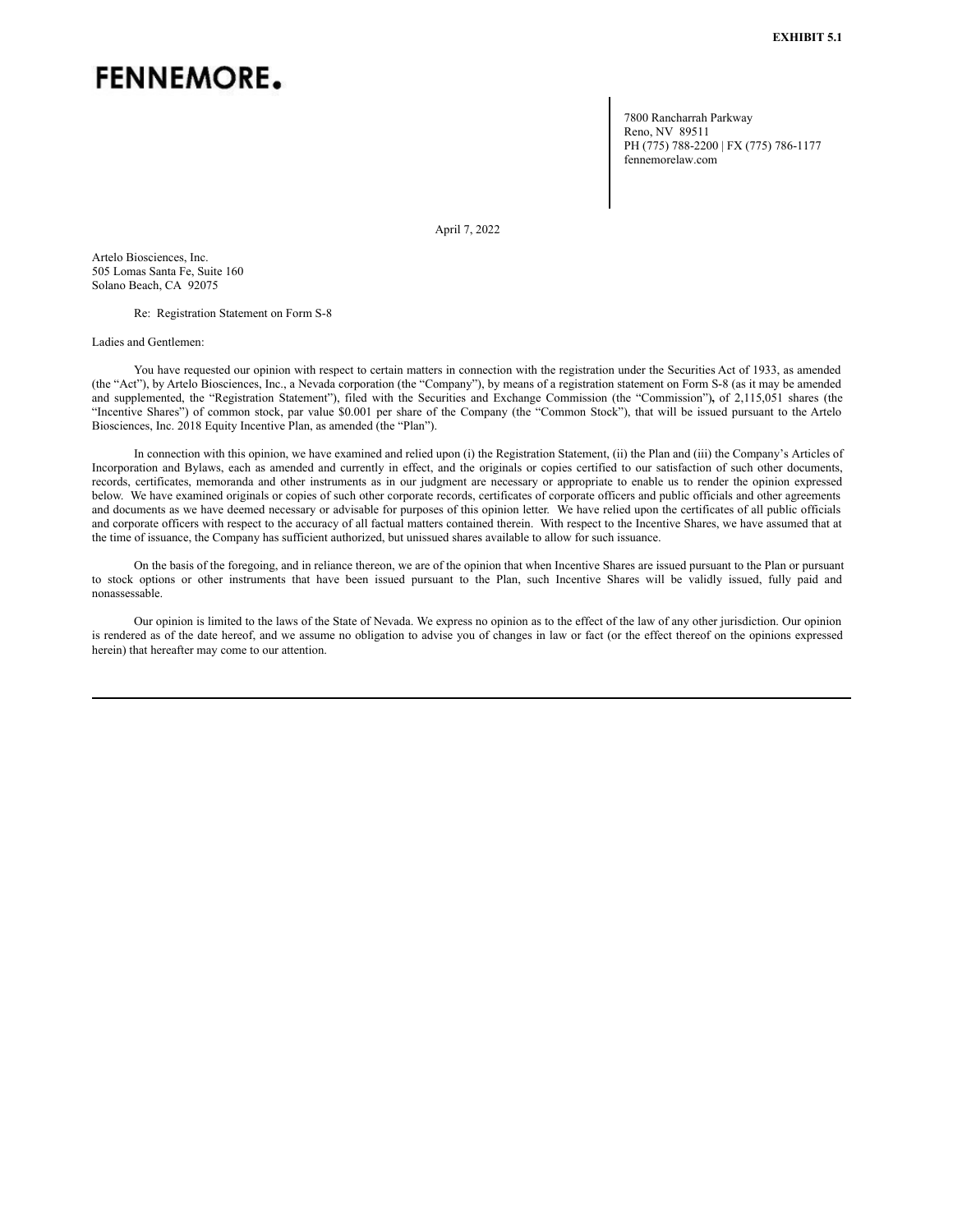

April 7, 2022 Page 2

We hereby consent to the inclusion of this opinion as Exhibit 5.1 to the Registration Statement and to the references to our firm therein and in the Prospectus and in any Prospectus Supplement under the caption "Legal Matters." In giving our consent, we do not admit that we are in the category of persons whose consent is required under Section 7 of the Securities Act or the rules and regulations thereunder.

Very truly yours,

/s/ Fennemore Craig, P.C.

Fennemore Craig, P.C.

CDOL/Cete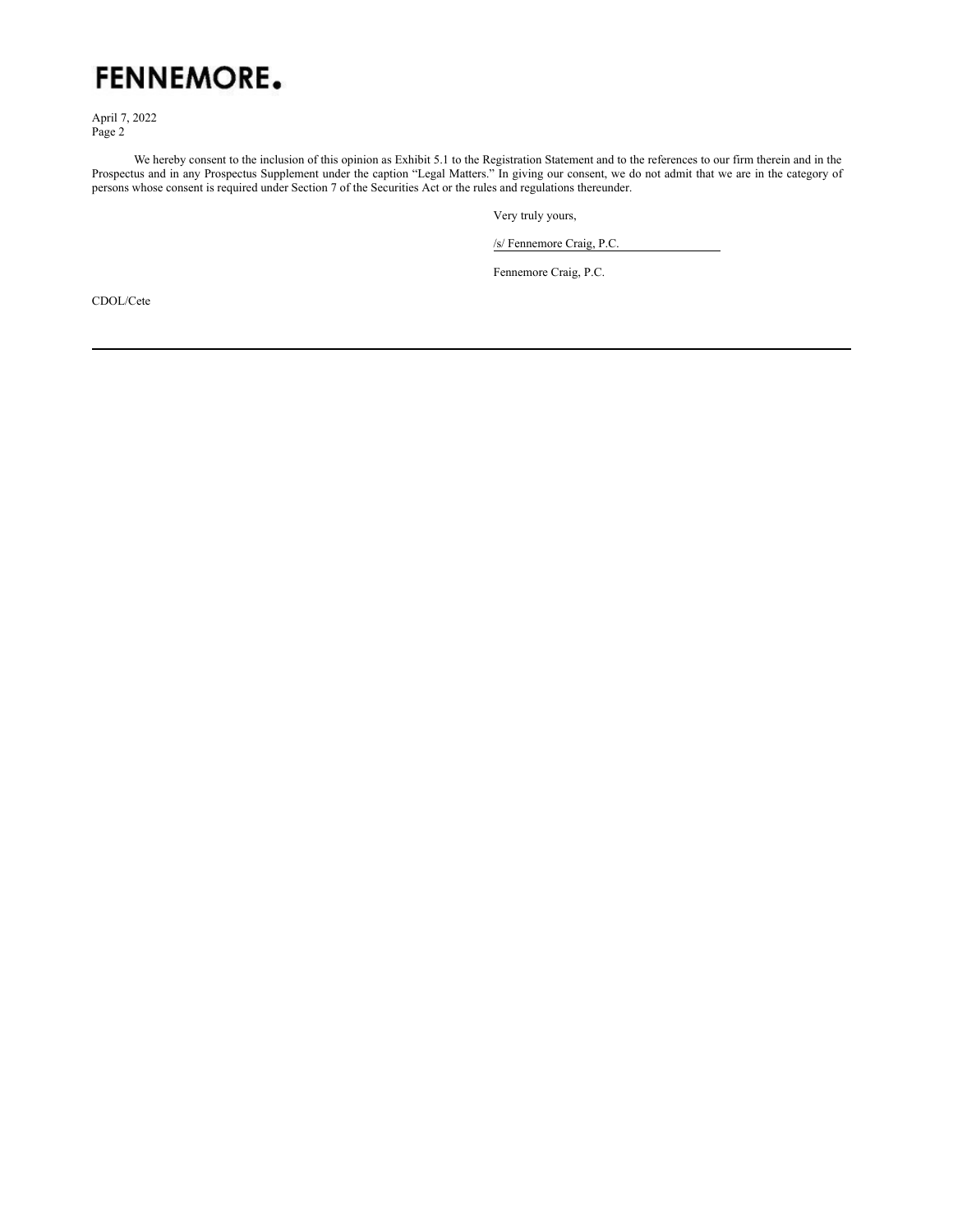# **CONSENT OF INDEPENDENT REGISTERED PUBLIC ACCOUNTING FIRM**

<span id="page-6-0"></span>We consent to the incorporation by reference in this Registration Statement on Form S-8 of our report dated March 18, 2022 with respect to the audited consolidated financial statements of Artelo Biosciences, Inc. (the "Company") for the period ended December 31, 2021.

*/s/ MaloneBailey, LLP* www.malonebailey.com Houston, Texas April 7, 2022